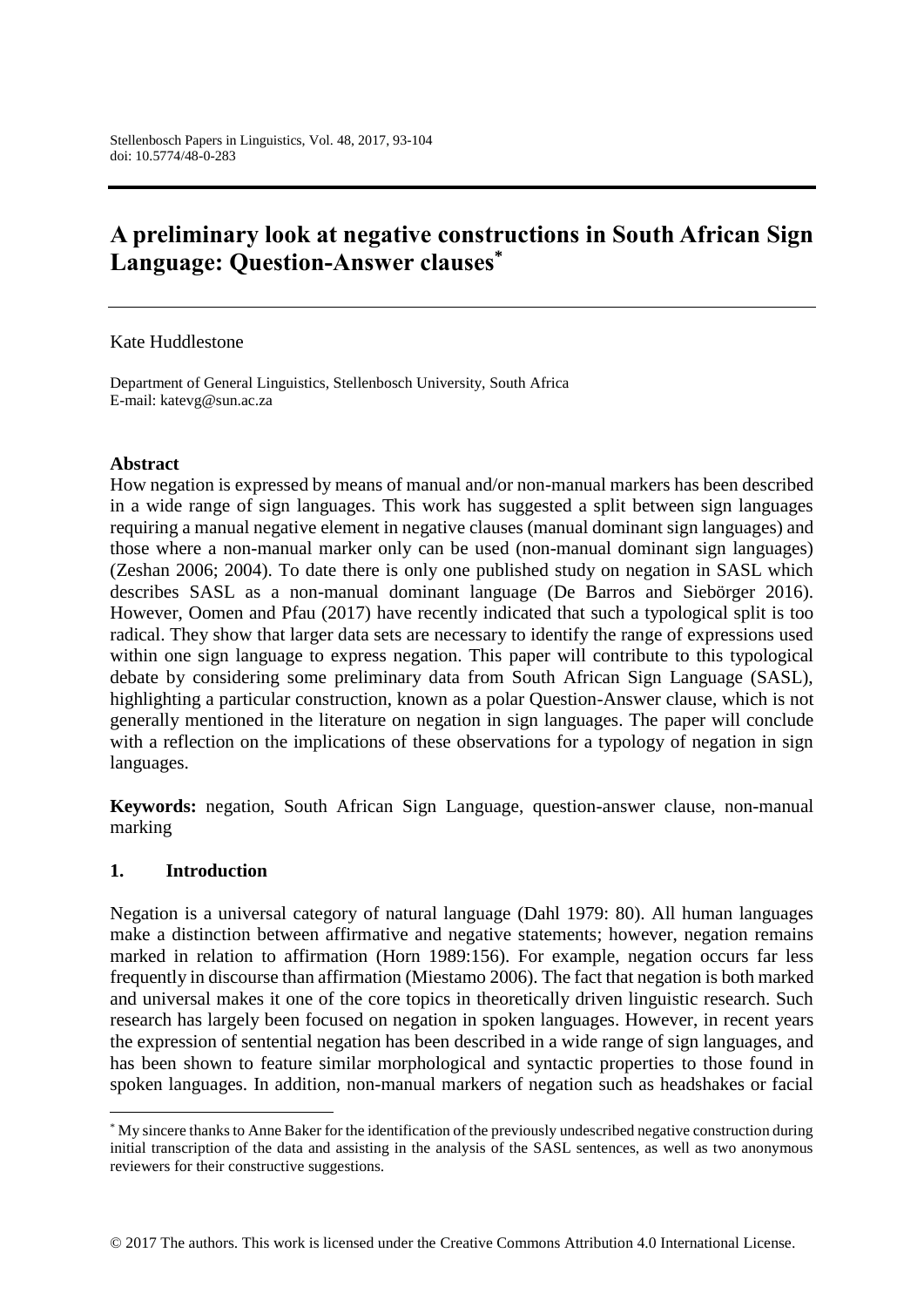expressions play a central role in sign languages and interact in interesting ways with manual negation elements and the syntactic structure of negative sentences (Pfau 2015, Quer 2012). Typological comparisons have, in fact, suggested a split between sign languages requiring a manual negative element in negative clauses (manual dominant sign languages) and those where a non-manual marker only can be used to express negation (non-manual dominant sign languages) (Zeshan 2006; 2004). Oomen and Pfau (2017: 44), however, argue that such a typological split is too radical, providing evidence from naturalistic corpus data of Sign Language of the Netherlands (NGT) for the claim that variation is attested within these two types.

Despite the growing body of research on the grammar of sign languages, and negation in sign languages in particular, South African Sign Language (SASL) remains an under-researched language. To date there is only one published study on negation in SASL which describes SASL as a non-manual dominant language (De Barros and Siebörger 2016). They describe an optional manual negator, occurring in post-verbal position, accompanied by a side-to-side headshake. They observe that the minimal scope of the non-manual marker is always over the matrix verb of the clause, and the maximum scope is over the verb phrase and the manual signs of negation. However, since that study made use of only two informants, one of whom was hearing, and only 39 instances of negation, it is questionable whether these observations are generalizable across all users of SASL and whether the typological characterisation of SASL is complete. Using a database (under construction) of spontaneous and elicited SASL material across several provinces we already have evidence that the negative structures in use are more diverse. This paper will discuss a particular construction, known as a polar Question-Answer clause (QAC), which is not generally mentioned in the literature on negation in sign languages, with a reflection on the implications of this observation for sign language typology.

This paper is organized as follows: in the next section, I provide a brief description of SASL. This is followed by a general description of negation in sign language and a section describing previous research on negation in SASL. The penultimate section gives a discussion of negative constructions in SASL, as observed in the data. In this section, I first provide a description of the data followed by a description of the observed polar QACs. The concluding section provides a brief discussion of the implications of these observations for sign language typology.

# **2. South African Sign Language**

As mentioned above, SASL is an under-researched language with only minimal published research having been done on the syntax of SASL. Specifically, Aarons and Morgan (2000; 2003) examine the syntax of classifier predicates in SASL, while Vermeerbergen, van Herreweghe, Akach and Matabane (2007) look at the word order of SASL, comparing it with that of Flemish Sign Language (VGT).

According to the Deaf Federation of South Africa  $(DeafSA)^1$  approximately 600,000 South Africans are culturally and linguistically Deaf, meaning that they use a sign language in their daily lives. There is also a small number of hearing people, usually children of Deaf adults or professionals working closely with members of the Deaf community, who use SASL regularly

 $\overline{a}$ <sup>1</sup> [https://www.facebook.com/pg/DeafSA-271471837806/about/?ref=page\\_internal](https://www.facebook.com/pg/DeafSA-271471837806/about/?ref=page_internal)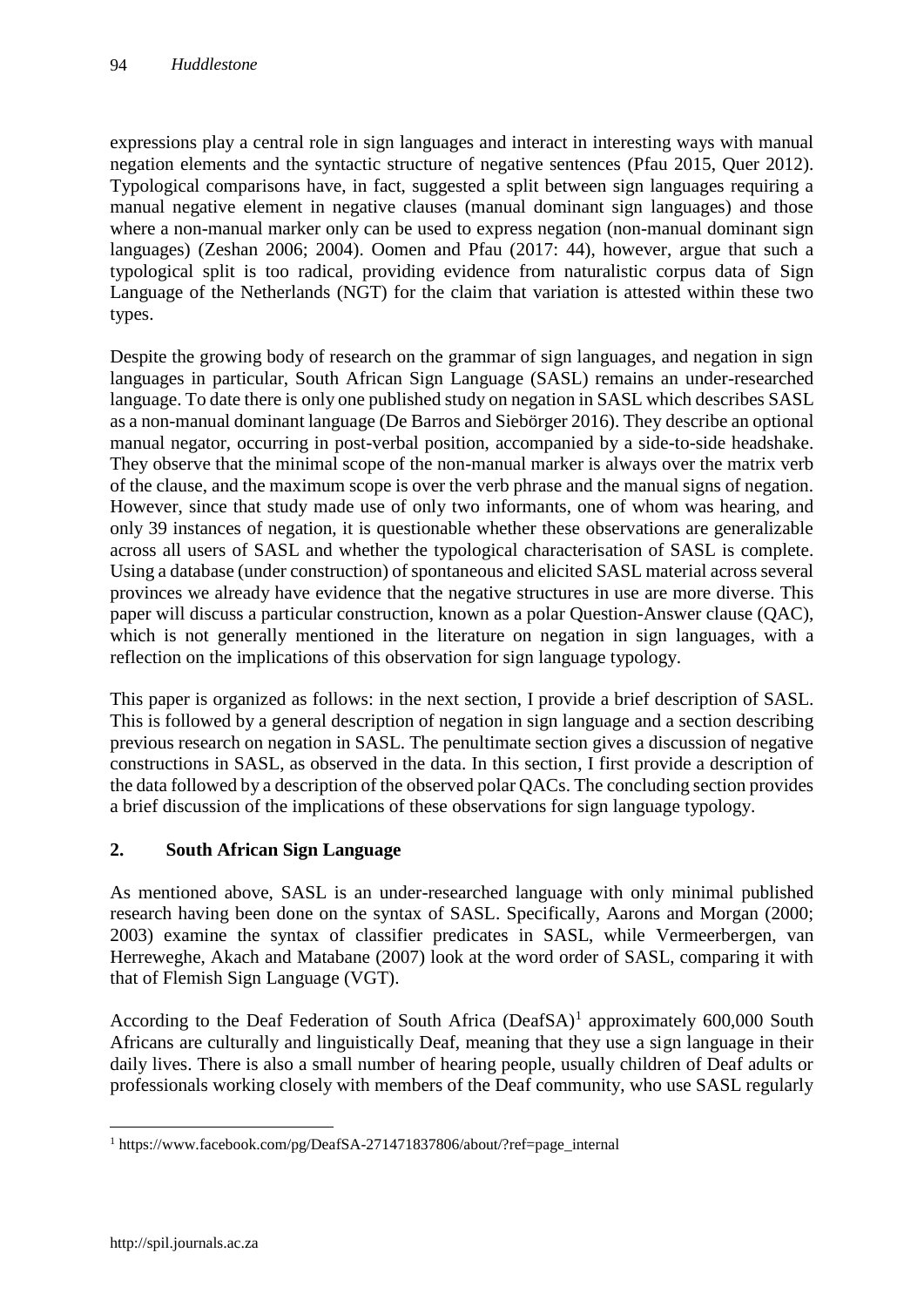and frequently. SASL is not yet one of the eleven official languages of South Africa, although the proposal that it should become the twelfth language is currently under official consideration<sup>2</sup>. The constitution of the Republic of South Africa proclaims "Sign Language" to be one of the languages of South Africa that must be promoted and states that adequate conditions for its ongoing development and use must be created. According to the South African Schools Act of 1996, "[a] recognised Sign Language has the status of an official language for purposes of learning at a public school". However, SASL is not always used in schools for the deaf, either because there are not enough teachers who are fluent in SASL, or because the schools have policies of total communication or oralism (Aarons and Akach 1998; Storbeck, Magongwa and Parkin 2009; Storbeck et al. 2010). Furthermore, SASL as a school subject has only recently been introduced as part of the South African Curriculum and Assessment Policy Statement (CAPS), with its completion and approval as policy in July 2014.

As is the case in many countries, the history of sign language used in South Africa is closely linked to the development of schools for the deaf, irrespective of the schools' official policies on signing. As Aarons and Akach (1998: 5) point out, "Deaf people tend to seek out communities of other Deaf people, and the signing that has evolved around school centres tends to spread into Deaf communities, even if only some of their members have actually attended school". The history of deaf education in South Africa is extremely complex, largely due to the racial segregation imposed by Apartheid, but in general schools for white deaf pupils insisted on oralism, as 'speech' was perceived as the prestigious form of language (i.e., English and Afrikaans), whereas schools for the other races allowed some degree of signing (Aarons and Akach 1998; Storbeck et al. 2009; Storbeck et al. 2010). In the past it was hypothesised that as a result of apartheid education and social policies, different sign languages developed in South Africa (see Aarons and Akach 1998 for discussion). This hypothesis was most clearly articulated and accepted by the makers of the *Dictionary of southern African Signs* (Penn, Ogilvy-Foreman, Simmons, Anderson-Forbes & Landman 1992). However Aarons and Akach (1998) have argued convincingly that this is not the case and now the emphasis seems to be more on the similarities between these variants than on the differences, so that in official documents only one "Sign Language" is mentioned. While there is considerable lexical variation in SASL (Ebersohn, van Niekerk, Huddlestone and Baker 2016), Vermeerbergen et al. (2007: 28) point out that in South Africa "[w]hat is noticeable is that Deaf people seem to manage very well to communicate with one another across racial and geographical boundaries".

# **3. Sign language negation**

 $\overline{a}$ 

The realisation of negation in individual sign languages, as well as the attested typological variation across sign languages, has been described in a number of studies, both from a descriptive and a theoretical perspective (see Zeshan (2004; 2006) and Quer (2012) for detailed overviews). Sentential negation in the sign languages studied to date is expressed through the use of obligatory or optional manual signs, which usually occur in the form of independent particles. Sentential negation can also be expressed solely through non-manual markers. For example Catalan Sign Language (LSC) uses a manual negation particle, together with a nonmanual marker, as in example (1), but can also express negation with just the non-manual marker, a side-to-side headshake (glossed as 'neg', see the appendix for a list of abbreviations used in the transcriptions), as in example (2).

<sup>2</sup> <https://www.timeslive.co.za/news/south-africa/2017-07-27-sign-language-could-become-the-12th-language>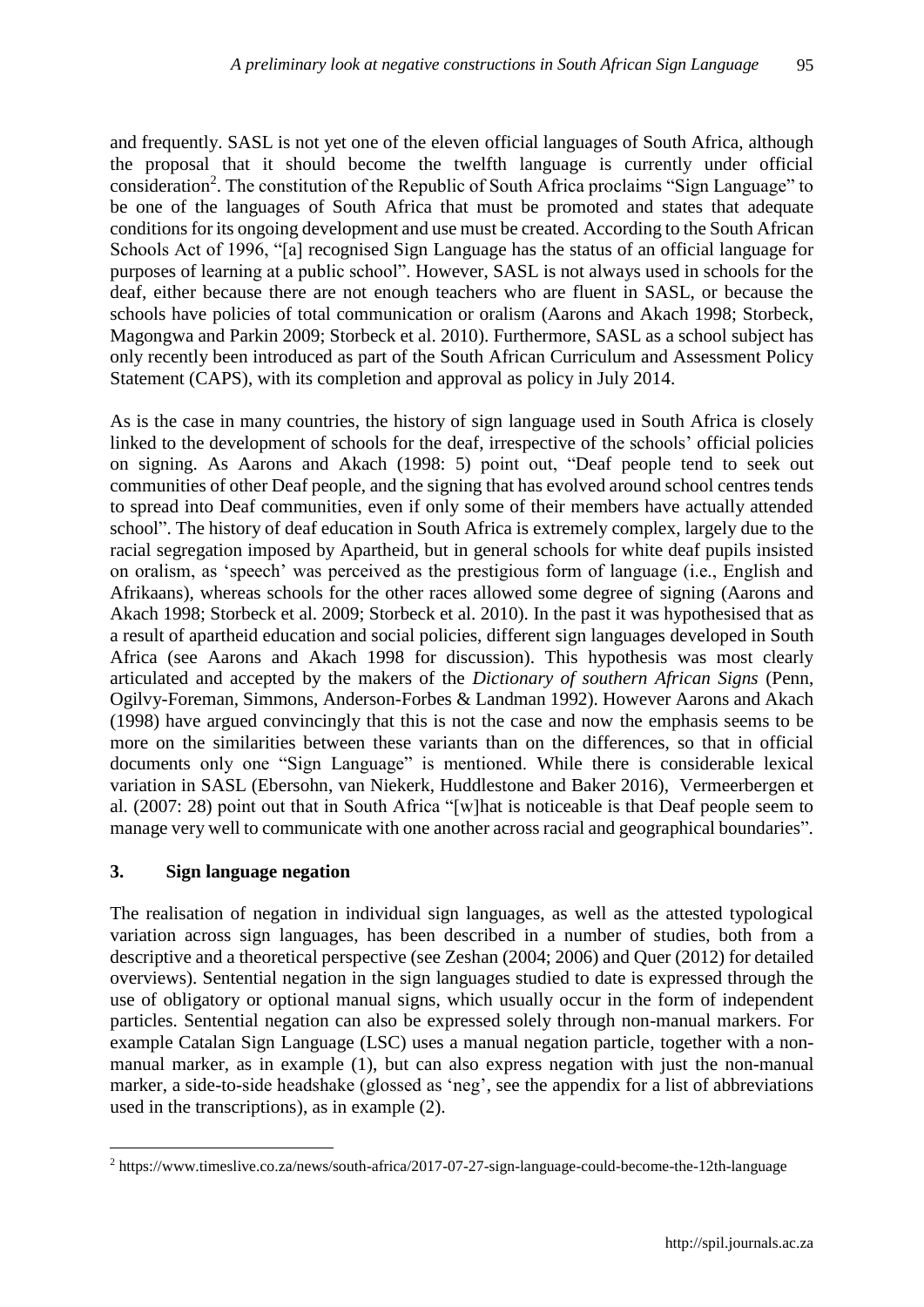neg

(1) SANTI MEAT EAT NOT. "Santi doesn't eat meat." (Baker, van den Bogaerde, Pfau and Schermer 2016:  $136$ )<sup>3</sup>

neg

(2) SANTI MEAT EAT. "Santi doesn't eat meat." (Baker et al. 2016: 137)<sup>4</sup>

The position of the manual negation particle within the sentence can differ from sign language to sign language. For instance, in LSC, an SOV language, the particle appears in sentence-final position, as we see in example (1) above, while in American Sign Language (ASL), an SVO language, the negative particle occurs in preverbal position, as in example (3).

 neg (3) JOHN NOT BUY HOUSE. "John is not buying a house." (Baker et al. 2016:  $136$ )<sup>5</sup>

Interestingly, while typological studies on spoken languages indicate a strong tendency for negative particles to occur in pre-verbal position (Dahl 1979: 93), Zeshan (2004: 39) observes that, although basic word order has not been clearly established for many sign languages, there is a striking preference for post-predicate or clause-final position of negatives across sign languages, independently of word order typology.

Another respect in which sign languages may differ from one another is the scope of the nonmanual marker. For instance, while in LSC it is possible for the non-manual marker to occur only on the verb in transitive sentences, as in example (2) above, it is argued that this is impossible in ASL, and that the non-manual marker must spread onto the object in the absence of a manual marker of negation, as illustrated in example (4).

 neg (4) JOHN BUY HOUSE. "John is not buying a house." (Baker et al.  $2016: 137$ )<sup>6</sup>

Sign languages like LSC and ASL, in which sentential negation is expressed by a combination of an optional manual particle and an obligatory non-manual marker, are called non-manual dominant languages, while languages in which the manual negation particle is obligatory are called manual dominant languages. Further typological variation with respect to negation is found in the form that the non-manual marker takes. While all sign languages studied to date make use of a headshake, some languages make use of an additional non-manual marker, namely a single backward head tilt (Baker et al. 2016: 138). Zeshan (2004: 12) observes that in addition to head movements, there are a large number of facial expressions that regularly occur in negative clauses. However, she notes that the status of facial expressions as grammatical markers is often questionable and, accordingly, they tend to be less obligatory and more variable than head movements. These include eyebrows lowered and/or drawn together/frowning, eyes

<sup>3</sup> https://benjamins.com/sites/z.199/video/6.38.1

<sup>4</sup> https://benjamins.com/sites/z.199/video/6.39

<sup>5</sup> https://benjamins.com/sites/z.199/video/6.38.2

<sup>6</sup> https://benjamins.com/sites/z.199/video/6.42a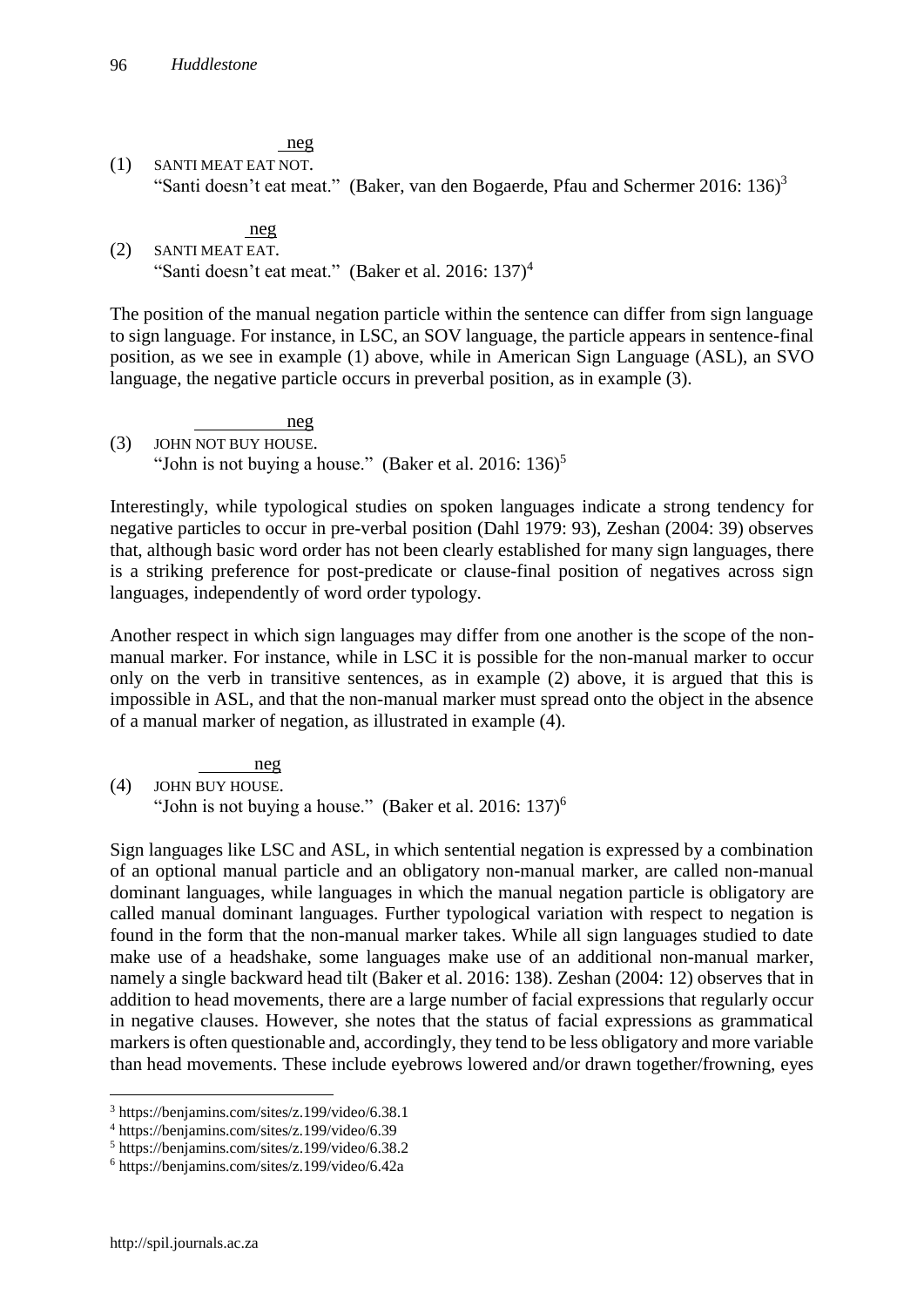narrowed and/or squinted, lips spread or pursed or corners of the mouth pulled down, and nose wrinkling (Zeshan 2004: 13).

#### **4. Previous research on negation in South African Sign Language**

As noted above, De Barros and Siebörger (2016) represents the only published study on negation in SASL. According to their observations, negative sentences in SASL may contain an optional manual negator NOT, occurring in post-verbal position, accompanied by a side-toside headshake, with the following phonetic form: signed with two hands in the  $\int$  (B)<sup>7</sup> handshape, fingers pointing forward; location in front of the signer in the neutral space<sup>8</sup>; palms face each other; hands rotate outwards so that palms end facing upwards (De Barros and Siebörger 2016: 8). They also observed the use of another manual negator, NOTHING, occurring in clause-final position, also accompanied by a side-to-side headshake, and with the following phonetic form: signed with two hands in the M (O) handshape; location in front of the signer in the neutral space; palms face each other; movement is a repeated side-to-side movement (De Barros and Siebörger 2016: 9). With respect to the non-manual marker of negation, De Barros and Siebörger (2016: 10) observed that the minimal scope of the side-to-side headshake was always over the matrix verb of the clause, and the maximum scope was over the verb phrase and the manual signs of negation<sup>9</sup>. Their conclusion is that the obligatory occurrence and fixed scope suggests that, in SASL, headshake negation is the chief clause negator. They further observed the presence of a facial expression, a "frown", which appeared frequently in various contexts, but always with other markers of negation and with varied scope. They conclude that facial expressions alone in SASL are not sufficient to signal negation and consider them to be affective expressions that may occur with manual signs and headshakes, possibly discourserelated (De Barros and Siebörger 2016:10). Following Pfau and Quer's (2002) analysis of sentential negation in German Sign Language (DGS), De Barros and Siebörger (2016: 11) apply a split-headed structure to SASL, arguing that the [+neg] feature, carried by the non-manual headshake, is morphological. They note that further research is needed to cross-check their analysis, given that the aim of their analysis was to provide a structure that may be subsequently refined and improved upon.

#### **5. Negative constructions in South African Sign Language: question-answer clauses**

While De Barros and Siebörger (2016) provide a useful starting point, it is clear from our preliminary observations, that negative structures in use in SASL are in fact more diverse than De Barros and Siebörger's description leads us to expect. These observed data exhibit variation with regard to the scope of the non-manual marking of negation. In this section I describe a particular construction that has been observed in both elicited material, collected for use as material for transcription exercises in an undergraduate course on sign language linguistics, and in spontaneous material in online YouTube videos. This section therefore presents some additional observations to supplement those of De Barros and Siebörger (2016) and to provide the next step on the path to providing a comprehensive account of negative constructions in SASL.

<sup>7</sup> The handshape fonts are created by CSLDS, CUHK.

<sup>&</sup>lt;sup>8</sup> Neutral space is located in front of the signer, with no place specification for body contact.

<sup>9</sup> However, it is not clear whether any of the observed negative sentences in the study contained post-verbal material (other than the manual negator when it was present). Following Vermeerbergen et al. (2007), De Barros and Siebörger (2016) assume that the word order of SASL is SOV or OSV.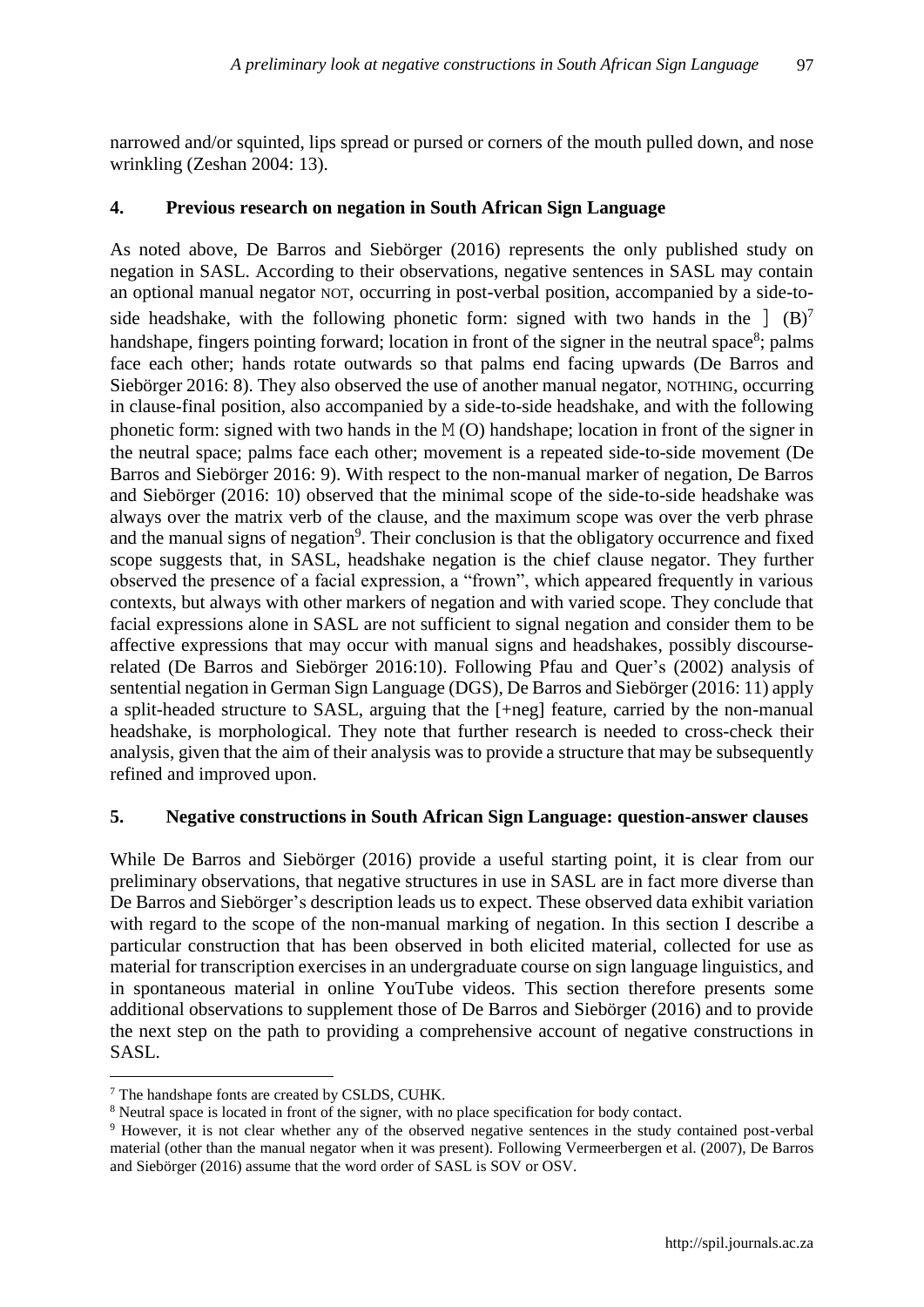#### **5.1. Data**

The data on which the analysis is based comes firstly from an elicitation exercise in which two Deaf sign language informants from the Western Cape, signers A and B, were presented with a list of sentences which they were asked to sign in SASL. The sentences, including those containing negation, were recorded in two separate sessions, one for each informant, with a hearing camera person present. Sentence elicitation is generally avoided in sign language research as the methodology can easily result in distorted data (Palfreyman, Sagara and Zeshan 2015). As Zeshan (2006: 36) points out, "the signed utterances may end up resembling the stimulus sentences rather than being the natural and most common way of expressing the same idea in a particular sign language because there is often a substantial level of interference and unintended "word-by-word" translation". In order to mitigate this shortcoming, and the possibility that informants might resort to an artificial manual code of spoken language such as "Signed English" or "Signed Afrikaans", the written form of the sentences was presented in both Afrikaans and English. Both signers are fluent in written Afrikaans and English, although both admit to being more comfortable with Afrikaans. They were instructed to read both versions of each sentence to help them get an idea of the meaning that the sentence conveyed, and asked to imagine that they were signing to a Deaf person. As noted above, this material was elicited to provide example sentences for transcription exercises in a sign language linguistics course, and as such the observations which inform this paper are a by-product of the original elicitation sessions. The elicited data are supplemented by material found online in YouTube SASL teaching videos by signer C, Deaf, from the Western Cape and signers D, hearing, and E, Deaf, from Gauteng. Nine DTV online SASL teaching videos and one SASL grammar video, posted by the facilitators of the University of Cape Town Sign Language Classes, were examined, with four instances of negation recorded, two from signer C, and one each from signers D and E.

In total nine negative sentences were elicited from signers A and B, none of which included a manual negation marker, but all of which were accompanied by a non-manual negation marker, a headshake (glossed as 'hs'), as illustrated in (5) below.

| hs                                         |                     |
|--------------------------------------------|---------------------|
| $(5)$ k-i-t-a INDEX <sub>3</sub> EAT SUGAR | $[SASL - signer B]$ |
| "Kita does not eat sugar."                 |                     |

Unlike in De Barros and Siebörger's (2016) data, the scope of the non-manual marker does not include the matrix verb, but occurs after the last signed element in the sentence<sup>10</sup>. This is the same for six of the other eight sentences, which are discussed in section 5.2. In two other sentences, sentences (15) and (17), also discussed in section 5.2, the non-manual marking of negation takes scope over the last element in the sentence.

In the online material, the negative sentence produced by signer D represented one of only two occurrences of a manual negator, with the headshake occurring over the manual negator, as illustrated in (6), below. The other manual negator occurred in sentence (14), given in section 5.2, together with the non-manual marker. The negative sentence produced by signer E, illustrated in (7) below, reflects the structure observed by De Barros and Siebörger (2016),

 $10$  However sentence (5) does not display the SOV/OSV structure assumed by De Barros and Siebörger (2016), having an SVO word order.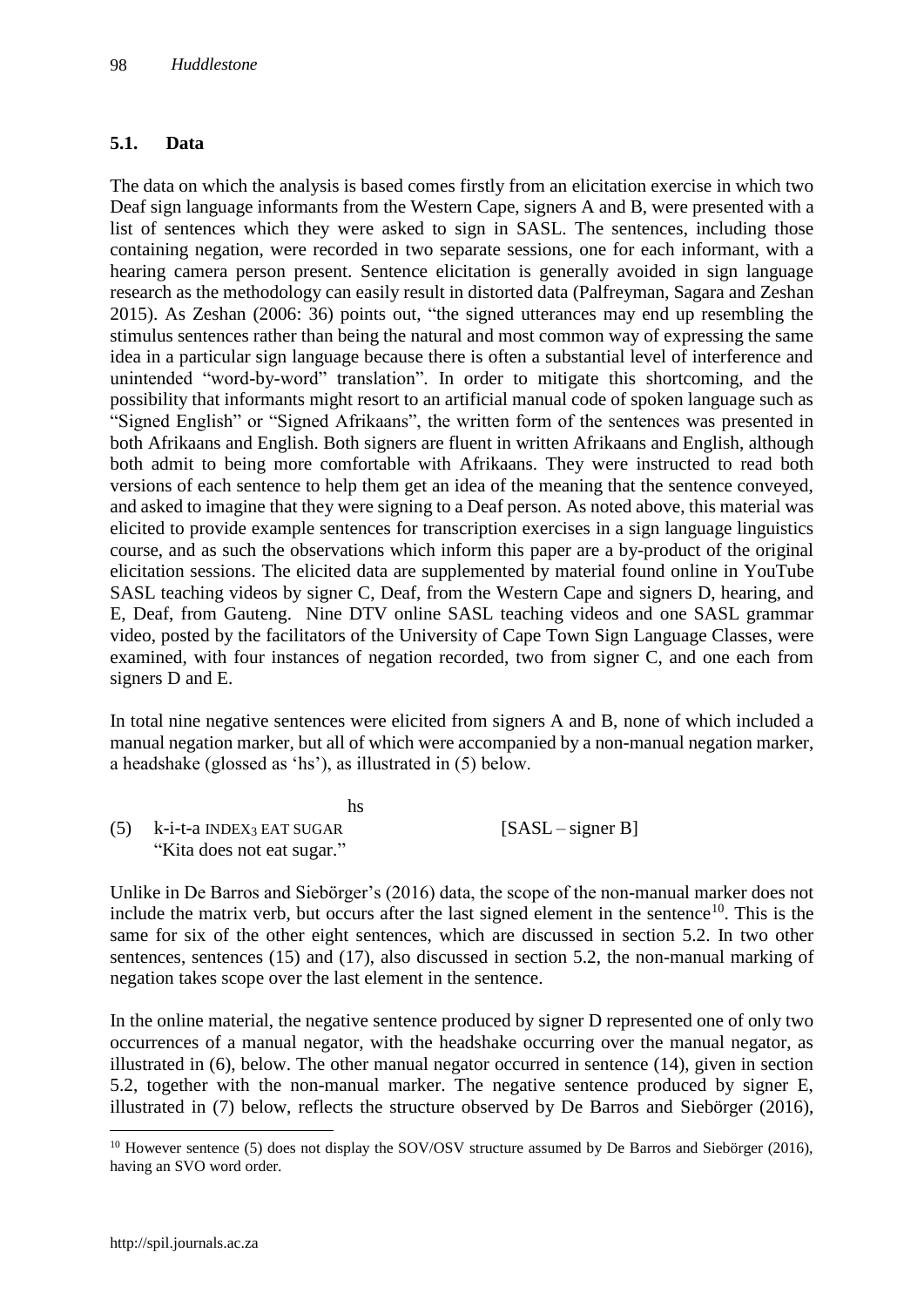namely the non-manual headshake takes scope over the matrix verb, which occurs sentencefinally.

| (6) | hs<br><b>MARRIED NO</b><br>"No, I'm not married." <sup>11</sup>                         | $[SASL - signer D]$ |
|-----|-----------------------------------------------------------------------------------------|---------------------|
|     | hs<br>NO. SOMETHING ORDER WANT<br>"No. I do not want to order something." <sup>12</sup> | $[SASL - signer E]$ |

Table 1 below presents a summary of the data, indicating the number of negative sentences examined, whether a manual negator was present, the scope of the non-manual negation and also an indication of the productivity of the polar Question-Answer (QAC) construction which will be discussed in the next section.

#### **Table 1:** Summary of the data

| Data source         | No. of         | Presence of | Scope of non-manual negator      | Polar QAC      |
|---------------------|----------------|-------------|----------------------------------|----------------|
|                     | negative       | manual      |                                  | construction   |
|                     | sentences      | negator     |                                  |                |
| Elicited            | 9              |             | sentence-final (7)               | 8              |
| sentences           |                |             | over last signed element in      |                |
| (signers A and      |                |             | sentence $(2)$                   |                |
| B)                  |                |             |                                  |                |
| SASL grammar        | 2              |             | sentence-final (1)               | $\overline{2}$ |
| video (signer $C$ ) |                |             | over last signed element in      |                |
|                     |                |             | sentence (manual negator) (1)    |                |
| <b>DTV SASL</b>     | $\mathfrak{D}$ |             | over last signed element in      |                |
| videos (signers     |                |             | sentence: manual negator $(1)$ ; |                |
| $D$ and $E$ )       |                |             | matrix verb $(1)$                |                |

#### **5.2. Polar Question-Answer clauses**

Of the five SASL signers, three from the Western Cape and two from Gauteng, the three Western Cape signers use a construction, known in the literature as a "polar Question-Answer Clause" (QAC), productively (ten of the elicited/observed sentences). While this construction has been described, in terms of negation, for ASL (Caponigro and Davidson 2011; Davidson and Caponigro 2016), it is not generally mentioned in the literature on negation in sign languages, even in Zeshan (2004; 2006) which examined negation in 38 sign languages. The utterance given in (8) is an example of a polar QAC in ASL, marked by raised eyebrows (glossed as 'br' in the ASL transcriptions). This construction is sometimes referred to as a 'rhetorical question' in the sign language community, however it differs from true rhetorical

<sup>11</sup> https://www.youtube.com/watch?v=3jH4YabB-Go

<sup>12</sup> https://www.youtube.com/watch?v=8kN-MzIqtEM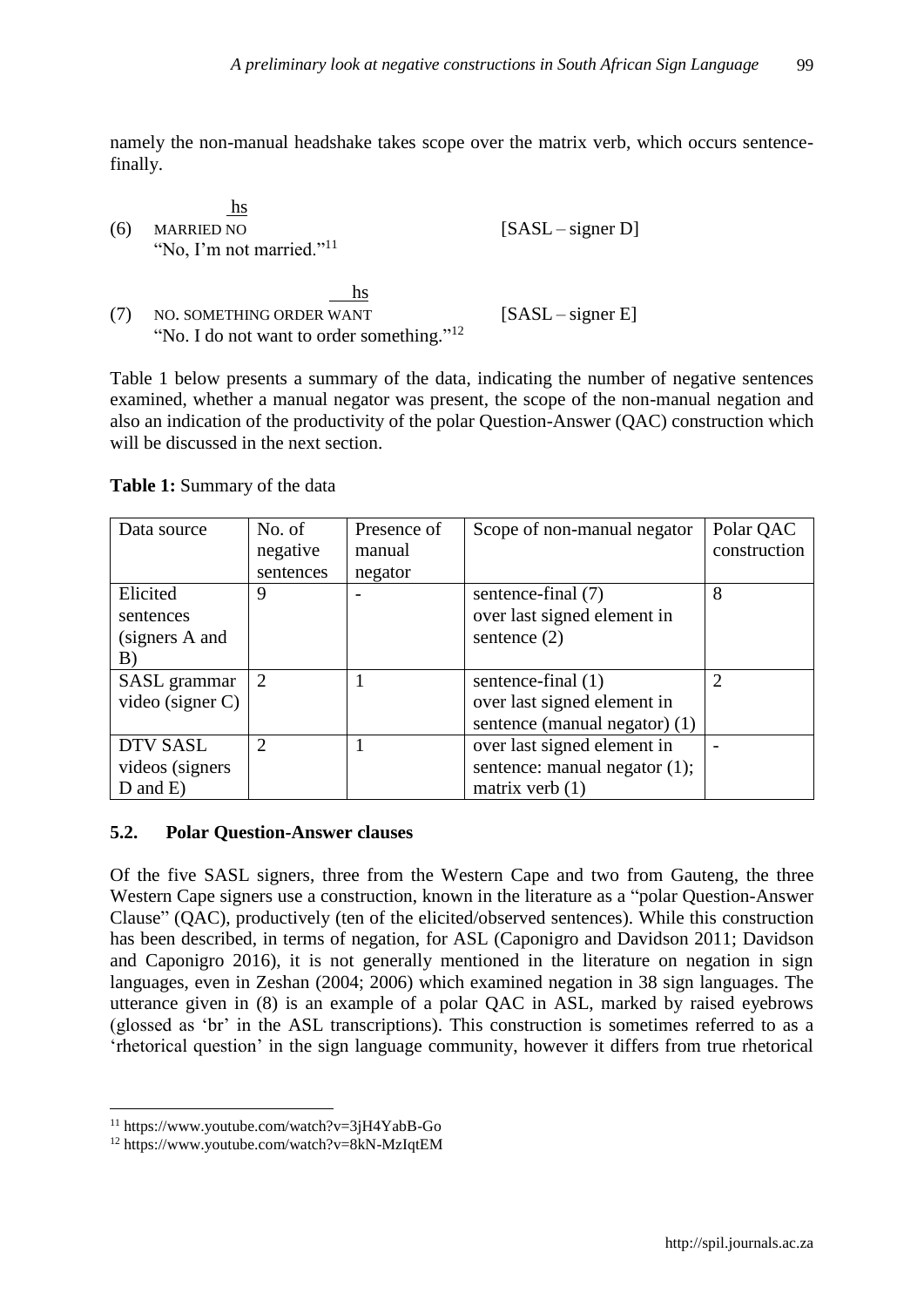questions, which are not used to convey new propositional information, and are typically uttered without being followed by their answer $^{13}$ .

| (8) | INDEX1 LAUGH, NO      | [ASL]                              |
|-----|-----------------------|------------------------------------|
|     | "I was not laughing." | (Caponigro and Davidson 2011: 330) |

According to Caponigro and Davidson (2011), QACs are syntactically declarative sentences, composed of an embedded interrogative clause (Q-constituent) followed by an embedded declarative clause (A-constituent), of which part is elided, and connected by a silent copula. In the case of polar QACs, the Q-consituent is a polar interrogative and the A-consituent is the answer particles YES or NO. In terms of their pragmatic function, Caponigro and Davidson (2011) argue that QACs are used to signal the (sub)-topic under discussion, or, in terms of Question Under Discussion (QUD) theory (Roberts 2012), the sub-QUD, and the related new information that is introduced in the discourse. They propose that QACs allow the signer to both make an implicit sub-QUD explicit, through the Q-consituent, and to answer it, through the A-consituent.

In the SASL data, we find utterances that look like polar interrogatives as they are accompanied by the polar interrogative non-manual marking of raised eyebrows (glossed as 're'). This is followed by a headshake (glossed as 'hs'), which conveys the negation, accompanied by lowered eyebrows (glossed as 'le'). Examples of this structure are given in (9)-(14) below. Only sentence (14) contains a manual marker of negation, with the headshake taking scope over this element.

|      | hs                                 |                     |
|------|------------------------------------|---------------------|
|      | re le                              |                     |
| (9)  | k-i-t-a INDEX3 EAT SUGAR           | $[SASL - signer A]$ |
|      | "Kita does not eat sugar."         |                     |
|      | hs                                 |                     |
|      | re le                              |                     |
| (10) | LH: Cl human<br><b>BUY HOUSE</b>   | $[SASL - signer B]$ |
|      | RH: INDEX3 MAN BUY HOUSE           |                     |
|      | "The man is not buying the house." |                     |
|      | hs                                 |                     |
|      | re le                              |                     |
| (11) | <b>MAN HOUSE BUY</b>               | $[SASL - signer A]$ |
|      | "The man is not buying the house." |                     |
|      | hs                                 |                     |
|      | re le                              |                     |
| (12) | INDEX1 WOMAN INDEX3 LIKE           | $[SASL - signer A]$ |
|      | "I do not like that woman."        |                     |
|      |                                    |                     |

<sup>13</sup> See Pfau and Steinbach (2013) for a brief discussion of so-called rhetorical questions, also referred to as *wh*clefts, as they typically contain a *wh*-word.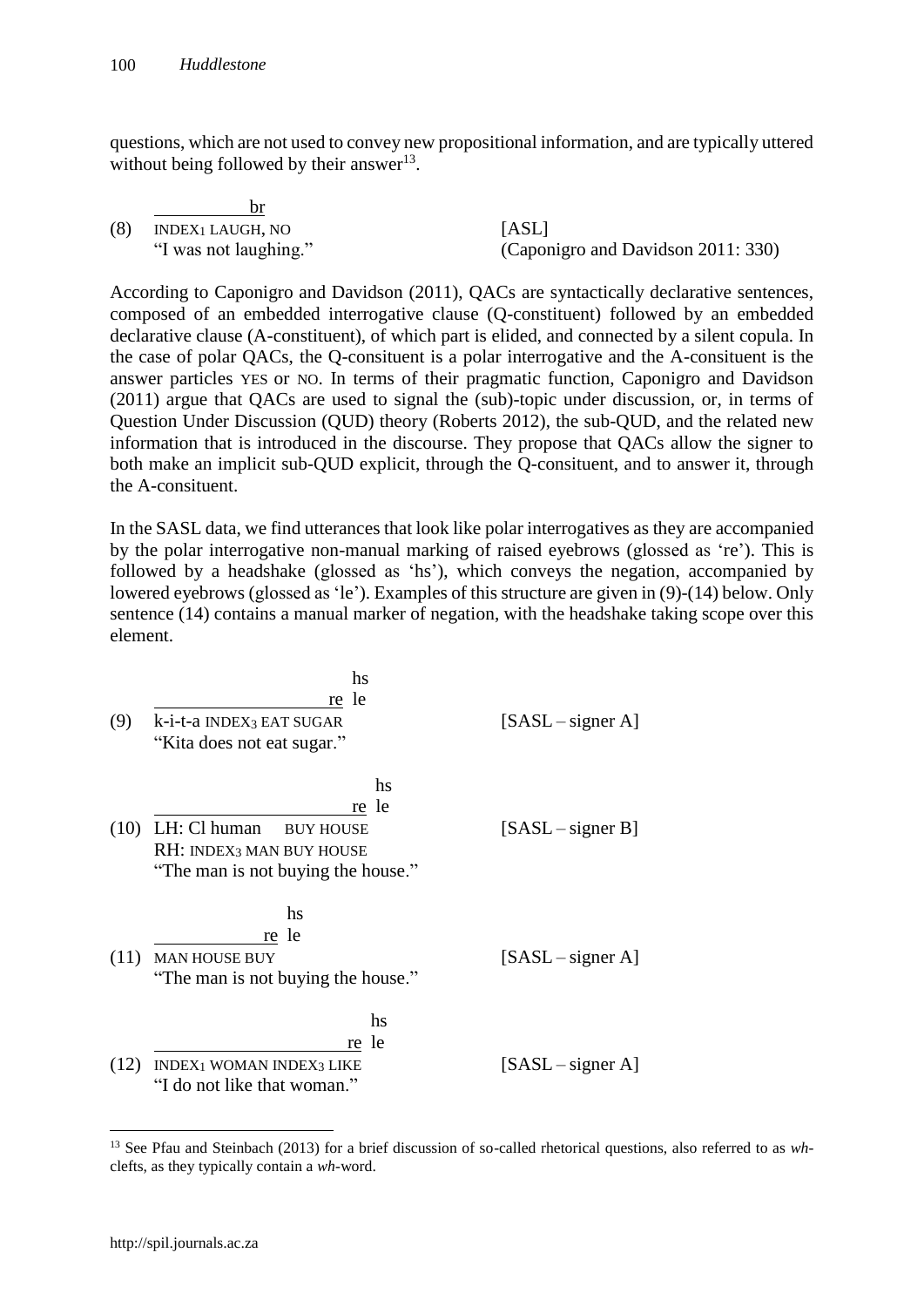|            | hs<br>re le                                                                                                                                                                                                                                                                                                                   |
|------------|-------------------------------------------------------------------------------------------------------------------------------------------------------------------------------------------------------------------------------------------------------------------------------------------------------------------------------|
| (13)       | $[SASL - signer C]$<br>SOUTH AFRICA SIGN LANGUAGE UNIVERSAL<br>"South African Sign Language is not universal." <sup>14</sup>                                                                                                                                                                                                  |
|            | $\frac{hs}{ }$<br>le<br>re<br>(14) SOUTH AFRICA SIGN LANGUAGE ENGLISH SAME RELATIONSHIP NEG<br>$[SASL - signer C]$<br>"There is no one-to-one relationship between SASL and English." <sup>15</sup>                                                                                                                           |
|            | This polar QAC structure is also evident in more complex structures involving coordination<br>and conditional clauses, as illustrated in examples (15)-(18), although, as raised eyebrows are<br>also used to indicate a conditional, there is possible interference in sentences (17) and (18) (Pfau<br>and Steinbach 2016). |
|            | $\underline{\mathbf{h}}$ s                                                                                                                                                                                                                                                                                                    |
| $(15)$ LH: | re<br>Cl human<br>$RH: b-e-l-a$ INDEX <sub>3</sub><br>$[SASL - signer B]$<br>WANT STUDY ENGLISH TIME<br>"Bela wants to learn English but she does not have time."                                                                                                                                                             |
|            | hs<br>re le<br>(16) b-e-l-a INDEX <sub>3</sub> WANT ENGLISH STUDY BUT TIME HAVE<br>$[SASL - signer A]$<br>"Bela wants to learn English but she does not have time."                                                                                                                                                           |
| $(17)$ LH: | <u>hs</u><br>re<br>RAIN Cl human GO SCHOOL<br>$[SASL - signer B]$<br>RH: TOMORROW RAIN INDEX3<br><b>GO SCHOOL</b><br>"If it rains tomorrow, he will not go to school."                                                                                                                                                        |
|            | hs<br>re le<br>$[SASL - signer A]$<br>(18) TOMORROW INDEX <sub>3</sub> RAIN SCHOOL GO<br>"If it rains tomorrow, he will not go to school."                                                                                                                                                                                    |

The data clearly indicate that the headshake occurs at the end of the clause, with possible overlap on the last signed element in the clause, as illustrated in examples (14), (15) and (17). Contrary to De Barros and Siebörger (2016), we found no evidence of minimal scope of the non-manual marker over the finite verb, and we found only one instance of a manual negator.

#### **6. Implications for the typology of negation in sign languages**

The new data presented in this paper indicate that, contrary to previous descriptions of negation in SASL, non-manual marking of negation does not necessarily take scope over the matrix verb,

<sup>14</sup> https://www.youtube.com/watch?v=sAgwtMFFDqM

<sup>15</sup> https://www.youtube.com/watch?v=sAgwtMFFDqM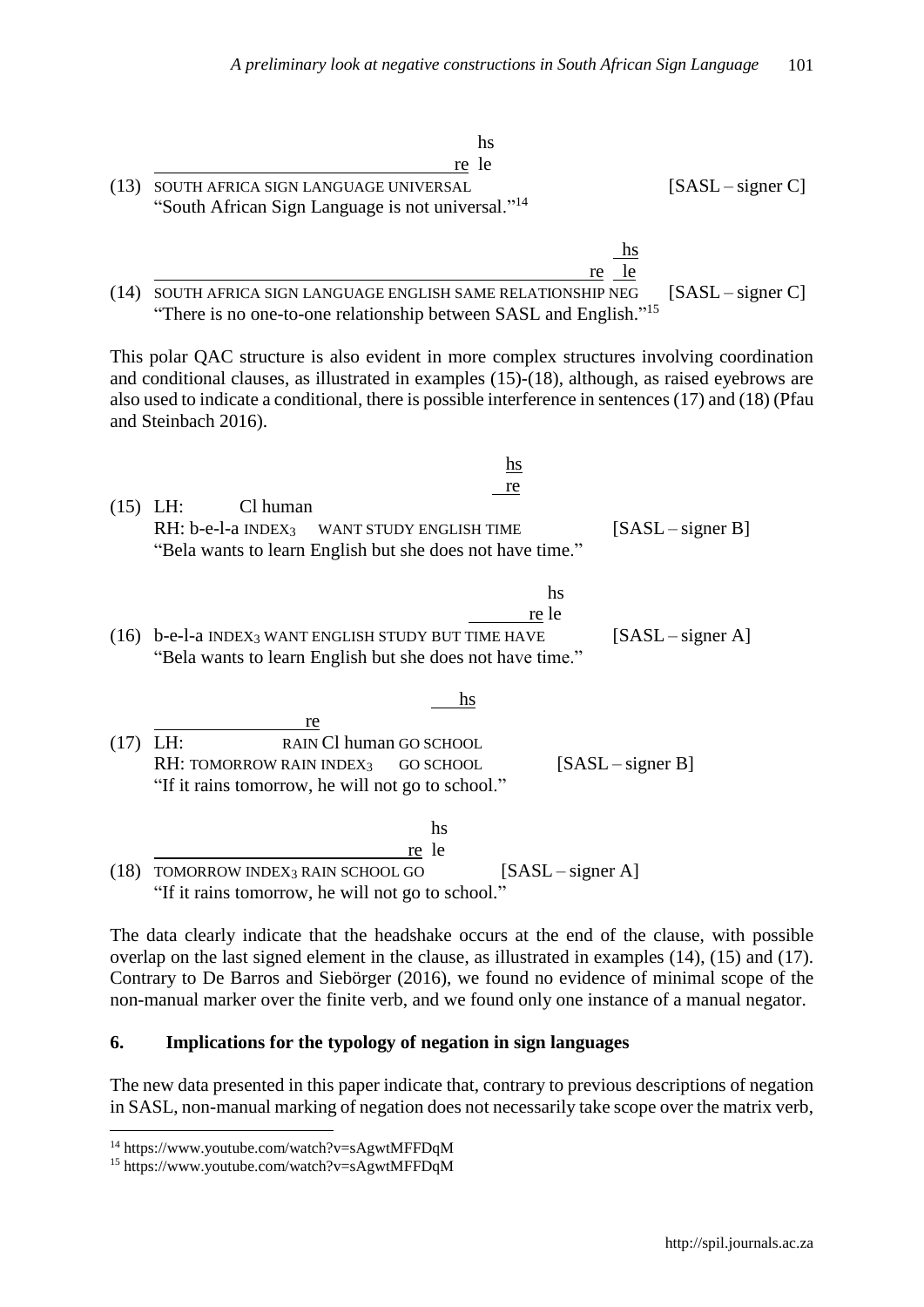although word order may be a confounding factor. Instead, non-manual marking appears to occur utterance-finally, with possible overlap on the last-signed element in the clause. This ties in with Oomen and Pfau's (2017) observation that there is considerable variation within the manual/non-manual negation typological split. Furthermore, negative constructions in the sample of elicited SASL negative sentences, as well as in the one online YouTube video, take the form of a polar QAC, a construction not previously discussed in relation to the realisation of negation in sign languages. Given that in ASL QACs are dispreferred in "out of the blue" contexts (Caponigro and Davidson 2011: 359), it remains to be explained why such a construction appears to be the default option for expressing negation in elicited sentences, although its use in the YouTube video does point to it being an unmarked construction. Further research, including naturalistic data, should indicate how widely used this construction is and whether there are restrictions on its context of use.

# **References**

Aarons, D. and P. Akach. 1998. South African Sign Language – one language or many? A sociolinguistic question. *Stellenbosch Papers in Linguistics*, 31: 1-28.

Aarons, D. and R. Morgan. 2000. The interaction of Classifiers and Syntax in South African Sign Language. S*tellenbosch Papers in Linguistics*, 33: 1-20.

Aarons, D. and R. Morgan. 2003. Classifier predicates and the creation of multiple perspectives in South African Sign Language. *Sign Language Studies,* 3(2): 12-156.

Baker, A.E., B. van den Bogaerde, R. Pfau and T. Schermer (eds). 2016. *The linguistics of sign languages: an introduction*. Amsterdam: Benjamins.

Caponigro, I. and K. Davidson. 2011. Ask, and tell as well: Question-Answer Clauses in American Sign Language. *Natural Language Semantics,* 19(4): 323-371.

Dahl, Ö. 1979. Typology of sentence negation. *Linguistics,* 17(1–2): 79-106.

Davidson, K. and I. Caponigro. 2016. Embedding polar interrogative clauses in American Sign Language. In A. Herrmann, R. Pfau and M. Steinbach (eds). *A matter of complexity: subordination in sign languages*. Berlin: Mouton de Gruyter. pp.151-181.

De Barros, C. and I. Siebörger. 2016. Sentential negation in South African Sign Language: A case study. *Literator,* 37(2): 1-13.

Ebersohn, D., A. van Niekerk, K. Huddlestone and A.E. Baker. 2016. Charting lexical variety in SASL. Paper presented at the Joint LSSA/SAALA/SAALT Conference 2016. University of the Western Cape, Cape Town.

Horn, L. 1989. *A natural history of negation*. Chicago: University of Chicago Press.

Miestamo, M. 2006. Negation. In J-O. Östman and J. Verschueren (eds.). *Handbook of Pragmatics*. Amsterdam: Benjamins. pp.1-23.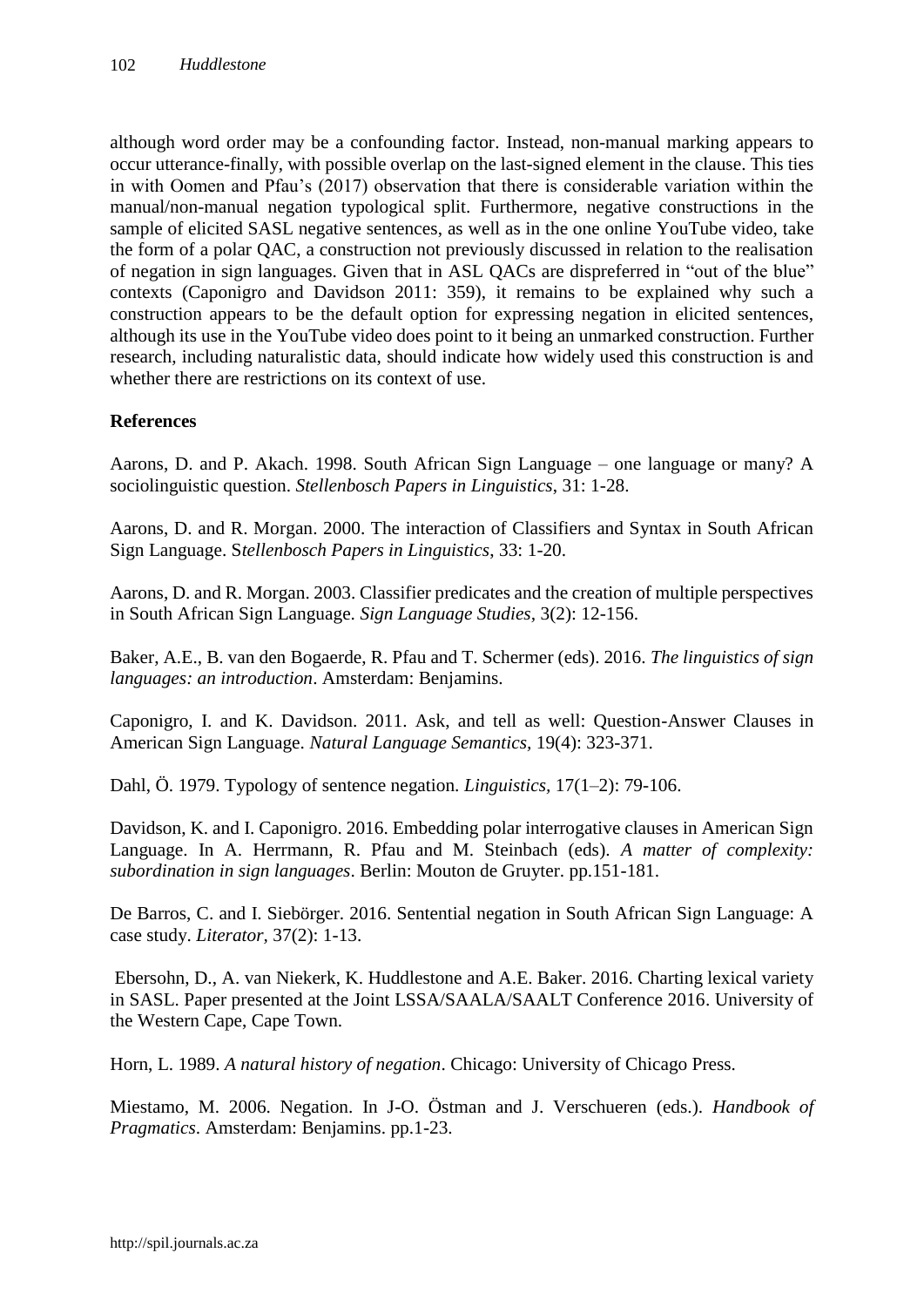Oomen, M. and R. Pfau. 2017. Signing not (or not): a typological perspective on standard negation in Sign Language of the Netherlands. *Linguistic Typology,* 21(1): 1-51.

Palfreyman, N., K. Sagara and U. Zeshan. 2015. Methods in carrying out language typological research. In E. Orfanidou, B. Woll and G. Morgan (eds). *Research Methods in Sign Language Studies*. Chichester, UK: Wiley. pp.173-192.

Penn, C., D. Ogilvy-Foreman, D. Simmons, M. Anderson-Forbes and K. Landman. 1992. *Dictionary of southern African signs for communicating with the deaf: Volume 1*. Pretoria: Human Sciences Research Council.

Pfau, R. 2015. The grammaticalization of headshakes: from head movement to negative head. In A. Smith, G. Trousdale and R. Waltereit (eds). *New directions in grammaticalization research*. Amsterdam: Benjamins. pp. 9-50.

Pfau, R. and J. Quer. 2002. V-to-Neg raising and negative concord in three sign languages. *Rivista di Grammatica Generativa,* 27: 73-86.

Pfau, R. and M. Steinbach. 2016. Complex sentences in sign languages – modality, typology, discourse. In A. Herrmann, R. Pfau and M. Steinbach (eds). *A matter of complexity: subordination in sign languages*. Berlin: Mouton de Gruyter Mouton. pp.151-181.

Quer, J. 2012. Negation. In R. Pfau, M. Steinbach and B. Woll (eds). *Sign language: an international handbook*. Berlin: Walter de Gruyter. pp.316-339.

Roberts, C. 2012. Information structure in discourse: Towards an integrated formal theory of pragmatics. *Semantics & Pragmatics,* 5: 1-69.

Storbeck, C., L. Magongwa and I. Parkin. 2009. Education of the Deaf in South Africa. In D. Moores and M. Miller (eds). *Deaf people around the world: educational and social perspectives*. Washington, DC: Gallaudet University Press. pp.133-144.

Storbeck, C., D. Martin, I. Parkin, L. Magongwa, B.P. Druchen, M. Batchelor, G. McIlroy, D. de Villiers, N. Captieux-Bhana, L. Rasebopye, D. Rasebopye, S. Krige-Henderson, F. Krige, A. Louw, T. Surtees, A.L. Smit, R. Cox and M. Henderson. 2010. South African Deaf education and the Deaf community. *American Annals of the Deaf,* 155(4): 488-518.

Vermeerbergen, M., M. van Herreweghe, P. Akach and E. Matabane. 2007. Constituent order in Flemish Sign Language (VGT) and South African Sign Language (SASL): a cross-linguistic study. *Sign Language & Linguistics,* 10(1): 23-54.

Zeshan, U. 2004. Hand, head, and face: Negative constructions in sign languages. *Linguistic Typology,* 8(1): 1-58.

Zeshan, U. (ed.). 2006. *Interrogative and negative constructions in sign languages*. Nijmegen: Ishara Press.